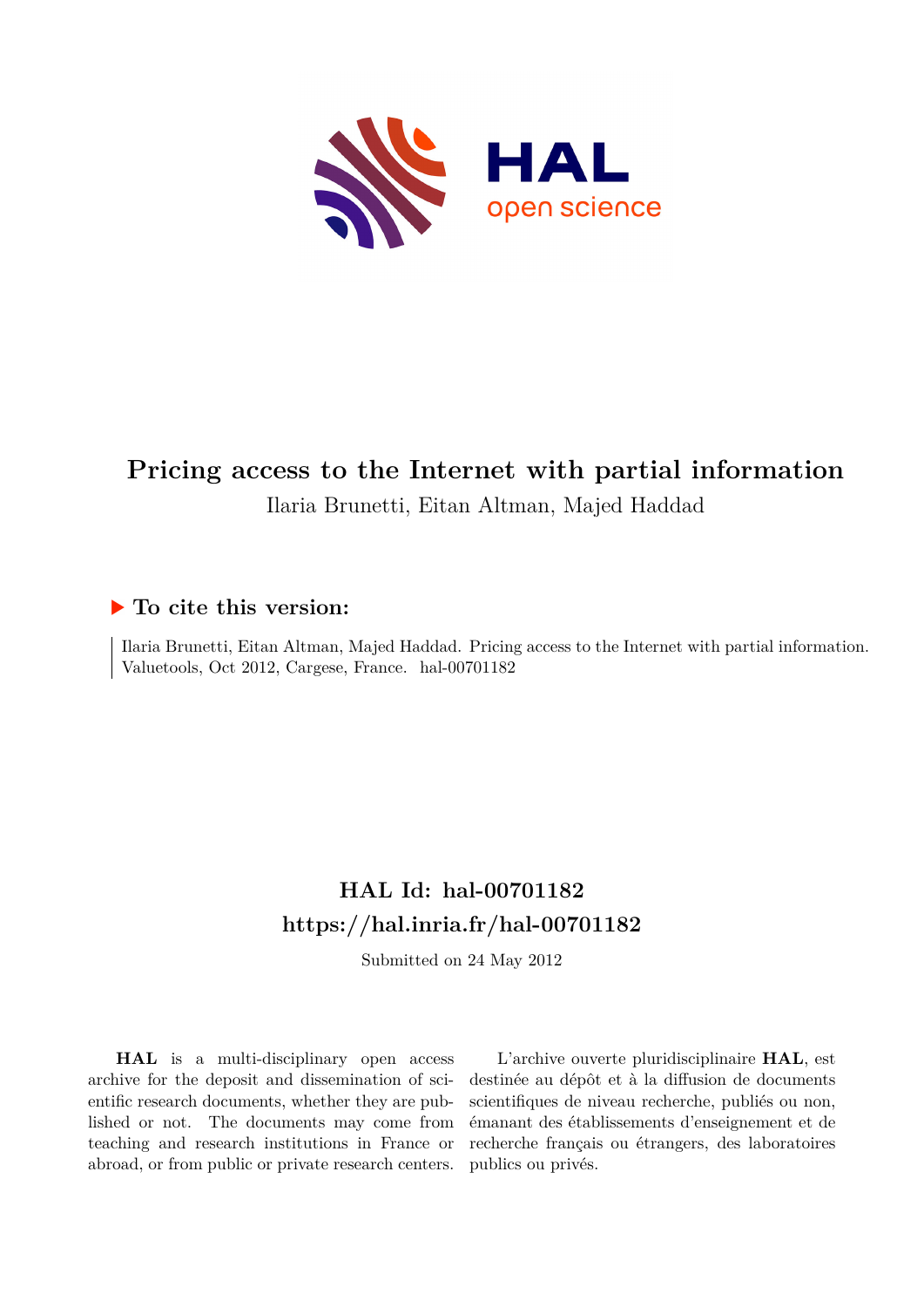## Pricing access to the Internet with partial information

Ilaria Brunetti, Eitan Altman and Majed Haddad

May 24, 2012

#### Abstract

We shall consider two competition problems between service providers with asymmetric information. The utility of each one of them depends on the demand it gets and in its price. The demand itself is also a function of the prices of the providers. In both problems there is one provider (player 1) that has more information than the other (player 2) on the demand function. The more informed provider plays first, and then the second observes the move of the first provider and chooses accordingly its own action: it determines its price per unit demand. In the first problem that we consider, the first provider does not control its price (it has a fixed price known to the other provider which does not depend on the information that is unknown to provider 2). Before player 2 takes its action it receives a signal (or a recommendation) from the more informed player, i.e. from provider 1. The pure actions of provider 1 are thus the possible choices of what signal to send. The second problem that we consider is the same as the first one except that the actions of provider 1 is to choose its price. Since player 2 observes the choice of price of player 1 before it takes its own pricing decision, we can consider the choice of price by player 1 has also a role of signalling. We reduce each one of the problem to an equivalent four by four matrix game.

### 1 Introduction and Model

This note uses Bayesian game theory in order to study pricing issues in competitive environment. We model two problems related to pricing under the assumption that only one mobile fully knows the demand function. In the first part we study the signalling problem in which the informed player can signal information to the other one and has to decide on a signalling rule such that, given an optimal reaction of the other player reacts to the signal, the utility of the informed player would be maximized. In a second sceario that we study, each of the two players determine their prices. Yet the order of the decisions is such that the player that is not informed of the demand function that is used, determines its own price after observing the choice of the first player. We formulate both games as Bayesian games and show how to transform them into equivalent matrix games.

Our starting point is to define two service providers. The demand  $d_i$  that provider i receives is a function of both its own price as well as of its competitor. We thus write it as  $d_i(p_1, p_2)$ . We assume that the utility for provider i is given by

$$
U^i = d_i p_i, \quad i = 1, 2
$$

Each provider wishes to maximize the expectation of its own utility.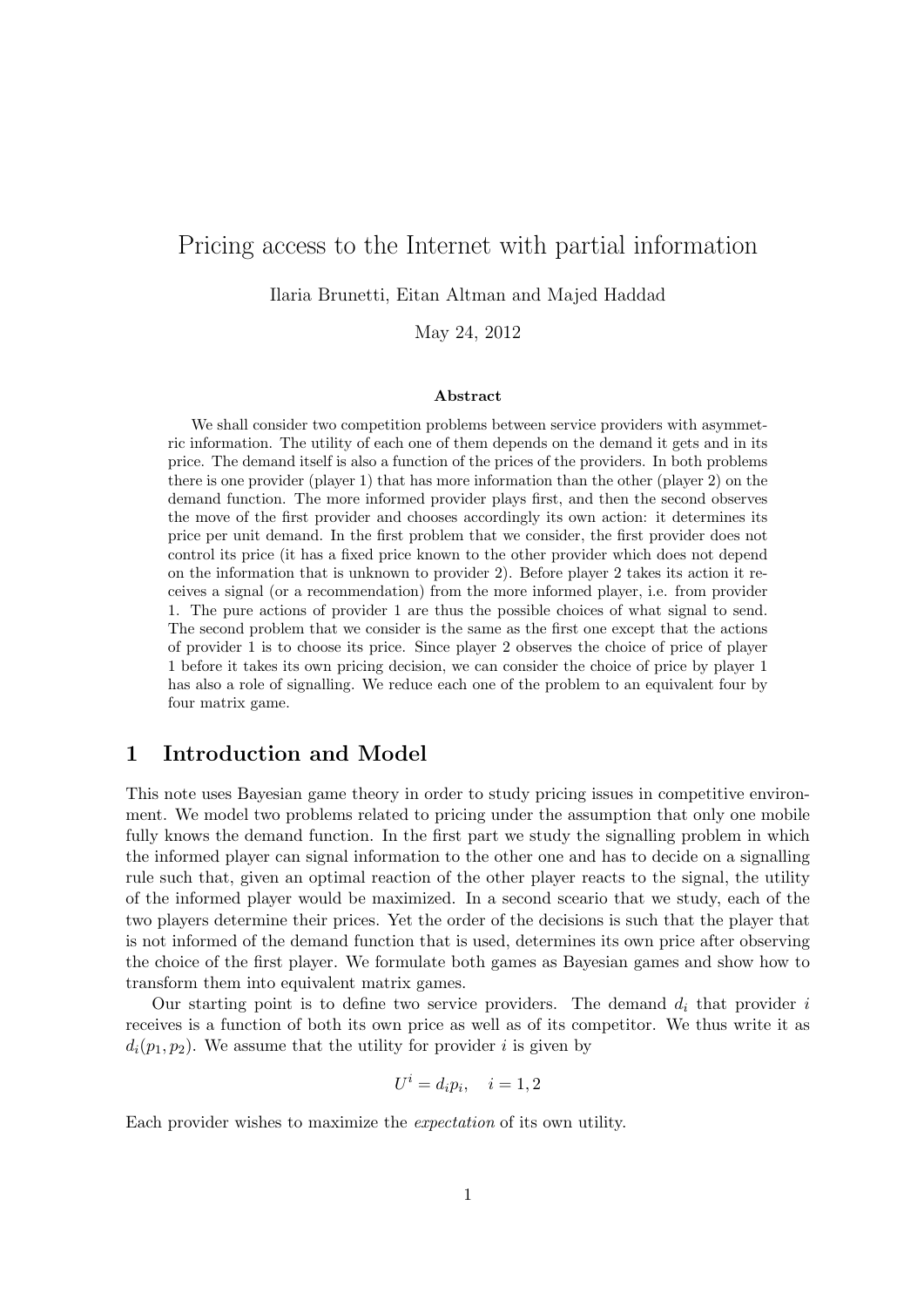## 2 The Signalling Game

Let us first consider the following scenario, which is common knowledge for both providers (which we call players).

- The price  $p_1$  of player 1 is fixed and known.
- Player 2 can choose one of two possible levels of pricing:  $\zeta_l$  and  $\zeta_h$ .
- The demand  $d_i$  for each provider is a function of the prices of both providers. The demand function of player 2 is known to both players.
- We assume that the demand of player 1 depends on some parameter  $\theta$ .  $\theta$  is known to player 1 but not to player 2. It can take one of two values:  $\theta_1$  and  $\theta_2$ .

The game is then played as follows.

- The value of  $\theta$  is chosen by nature according to some distribution  $\pi$ . It equals  $\theta_r$  with probability  $\pi_r$ .
- Player 1 observes  $\theta$  and then sends a signal to player 2. It has four pure strategies for signalling:  $q_1q_1, q_1q_2, q_2q_1$  and  $q_2q_2$ . Here,  $q_iq_j$  is the strategy according to which player 1 signals  $q_i$  if it observes  $\theta_1$  and signals  $q_j$  if it observes  $\theta_2$ .
- Player 2 has also four pure strategies. We write them as  $\zeta_l\zeta_l$ ,  $\zeta_l\zeta_h$ ,  $\zeta_h\zeta_l$  and  $\zeta_h\zeta_h$ . Here, a strategy of the form  $\zeta_i \zeta_j$  means choosing  $\zeta_i$  if player 2 observes a signal  $q_1$  by player 1 and choosing  $\zeta_j$  otherwise.

The game that we study is known as a game with "cheap talk"; this is a signaling game where the sender incurs no cost for his signals [1, Sec. 7].

#### 2.1 Transformation into a matrix game

We can now represent the game as a  $4 \times 4$  matrix game.

Fix  $i \in (1, 2), j \in (1, 2), m \in (l, h), n \in (l, h)$ . Assume that player 1 chooses  $q_i q_j$  and that player 2 chooses  $\zeta_m \zeta_n$ .

For  $r = 1, 2$ , define  $\xi(r, i, j)$  to be i if  $r = 1$  and j otherwise. Player 1 sends signal  $q_{\xi(r, i, j)}$ to player 2 if  $\theta = \theta_r$ .

Define  $\phi(r, i, j, m, n)$  to be the price chosen by player 2 as a result of the signal  $\xi(r, i, j)$ when it uses the strategy  $\zeta_m\zeta_n$ .  $\phi(r, i, j, m, n)$  equals  $\zeta_m$  if  $\xi(r, i, j) = 1$  and is otherwise  $\zeta_n$ .

Then

$$
U^{1}(q_{i}q_{j};\zeta_{m}\zeta_{n}) = \mathbb{E}_{q_{i}q_{j};\zeta_{m}\zeta_{n}}[p_{1}d_{1}(p_{1},p_{2})]
$$
\n(1)

$$
= \sum_{r=1,2} \pi_r \mathbb{E}_{q_i q_j; \zeta_m \zeta_n} [p_1 d_1(p_1, p_2) | \theta = \theta_r]
$$
 (2)

where  $\mathbb{E}_{q_i q_j; \zeta_m \zeta_n} [p_1 d_1 (p_1, p_2) | \theta = \theta_r] = p_1 d_1 (p_1, \phi(r, i, j, m, n)).$ 

Thus we can rewrite:

$$
U^{1}(q_{i}q_{j}; \zeta_{m}\zeta_{n}) = p_{1} \sum_{r=1,2} \pi_{r} d_{1}(p_{1}, \phi(r, i, j, m, n))
$$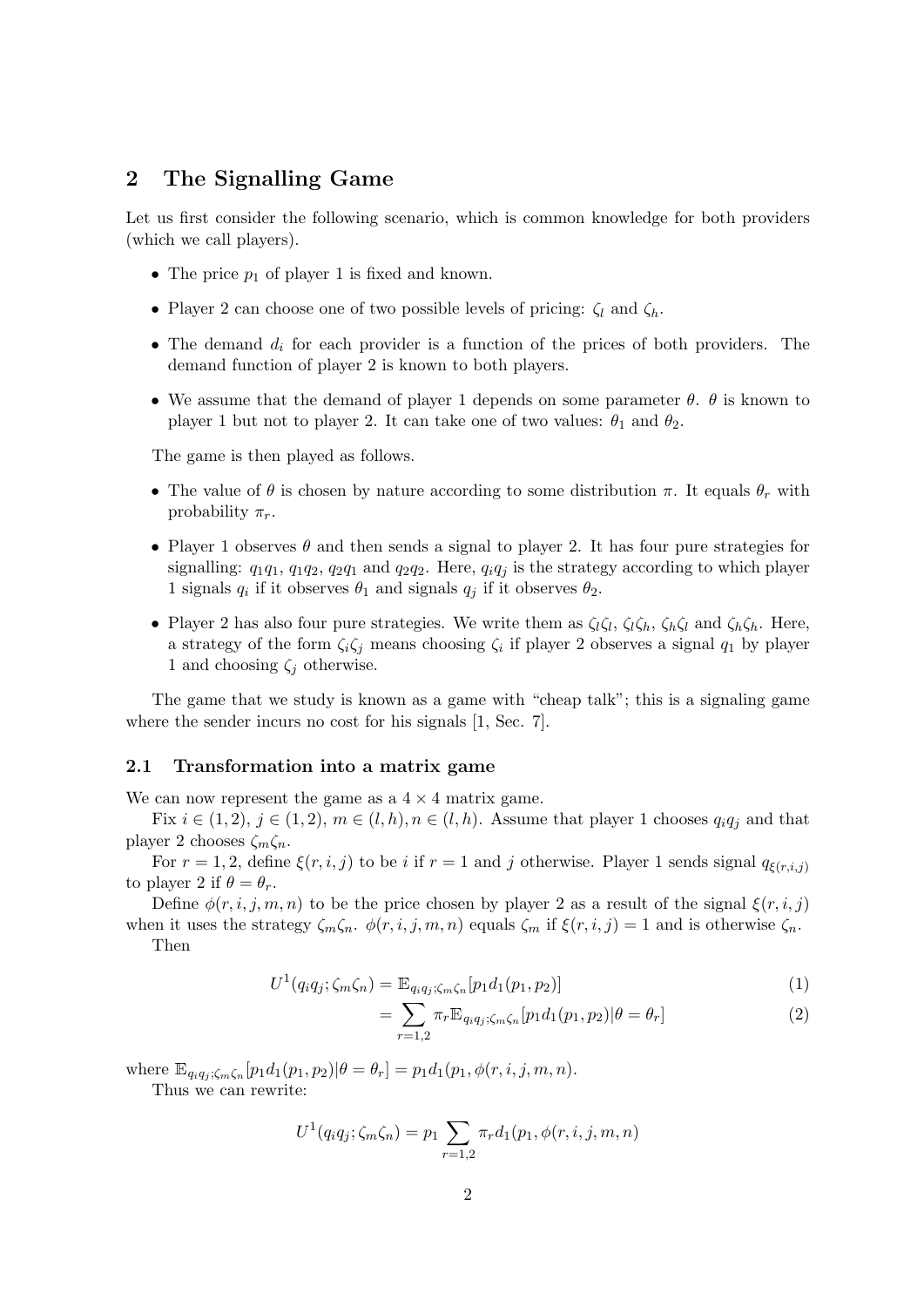For player 2 we obtain:

$$
U^2(q_iq_j;\zeta_m\zeta_n) = \mathbb{E}_{q_iq_j;\zeta_m\zeta_n}[p_2d_2(p_1,p_2)]\tag{3}
$$

$$
= \sum_{r=1,2} \pi_r \cdot \phi(r,i,j,m,n) \cdot d_2(p_1,\phi(r,i,j,m,n)) \tag{4}
$$

#### 2.2 The Linear Case

We now consider a linear demand function:

$$
d_i = d_i^0 - A_{ii}p_i + A_{ji}p_j \tag{5}
$$

Assume that A is known but that  $d_2^0$  is unknown. It can be written as a function of a parameter  $\theta$ , i.e.,  $d_2^0 = d_2^0(\theta)$ .

It follows from the above considerations that the utility functions of player 1 and player 2 can be expressed as:

$$
U^{1}(q_{i}q_{j};\zeta_{m}\zeta_{n}) = p_{1}\sum_{r=1,2}\pi_{r}\left(\theta_{r}-A_{11}p_{1}+A_{21}\phi(r,i,j,m,n)\right)
$$
(6)

$$
U^{2}(q_{i}q_{j};\zeta_{m}\zeta_{n}) = \sum_{r=1,2} \pi_{r} \cdot \phi(r,i,j,m,n) \Big( d_{2}^{0}(\theta_{r}) - A_{22}\phi(r,i,j,m,n) + A_{12}p_{1} \Big) \tag{7}
$$

## 3 Prices as signals

Now consider the following variant of the problem. Instead of a fixed price  $p_1$ , the first player can choose one of two values as its own price instead of just a signle. Yet the price itself serves also as a signal that player 2 can see.  $q_i$ ,  $i = 1, 2$  now stands for the price chosen by player 1.

In this case assuming that  $q_i$  stands for the price chosen by player 1 and following the previous definitions, we have that  $q_{\xi(r,i,j)}$  corresponds to the price chosen by player 1 if he plays strategy  $q_iq_j$  and  $\theta = \theta_r$ . The utility functions we obtain are:

$$
U^{1}(q_{i}q_{j}; \zeta_{m}\zeta_{n}) = \sum_{r=1,2} \pi_{r} \cdot q_{\xi(r,i,j)}(d_{1}(q_{\xi(r,i,j)}, \phi(r,i,j,m,n)))
$$

$$
U^{2}(q_{i}q_{j}; \zeta_{m}\zeta_{n}) = \sum_{r=1,2} \pi_{r} \cdot \phi(r,i,j,m,n)(d_{2}(q_{\xi(r,i,j)}, \phi(r,i,j,m,n)))
$$

#### The Linear Case

If we consider again the linear demand function defined in (5), the utility functions of player 1 and player 2 can be expressed as:

$$
U^{1}(q_{i}q_{j}; \zeta_{m}\zeta_{n}) = \sum_{r=1,2} \pi_{r} \cdot q_{\xi(r,i,j)}(\theta_{r} - A_{11}q_{\xi(r,i,j)} + A_{21}\phi(r,i,j,m,n))
$$

$$
U^{2}(q_{i}q_{j}; \zeta_{m}\zeta_{n}) = \sum_{r=1,2} \pi_{r} \cdot \phi(r,i,j,m,n)(d_{2}^{0}(\theta_{r}) - A_{22}\phi(r,i,j,m,n) + A_{12}q_{\xi(r,i,j)})
$$